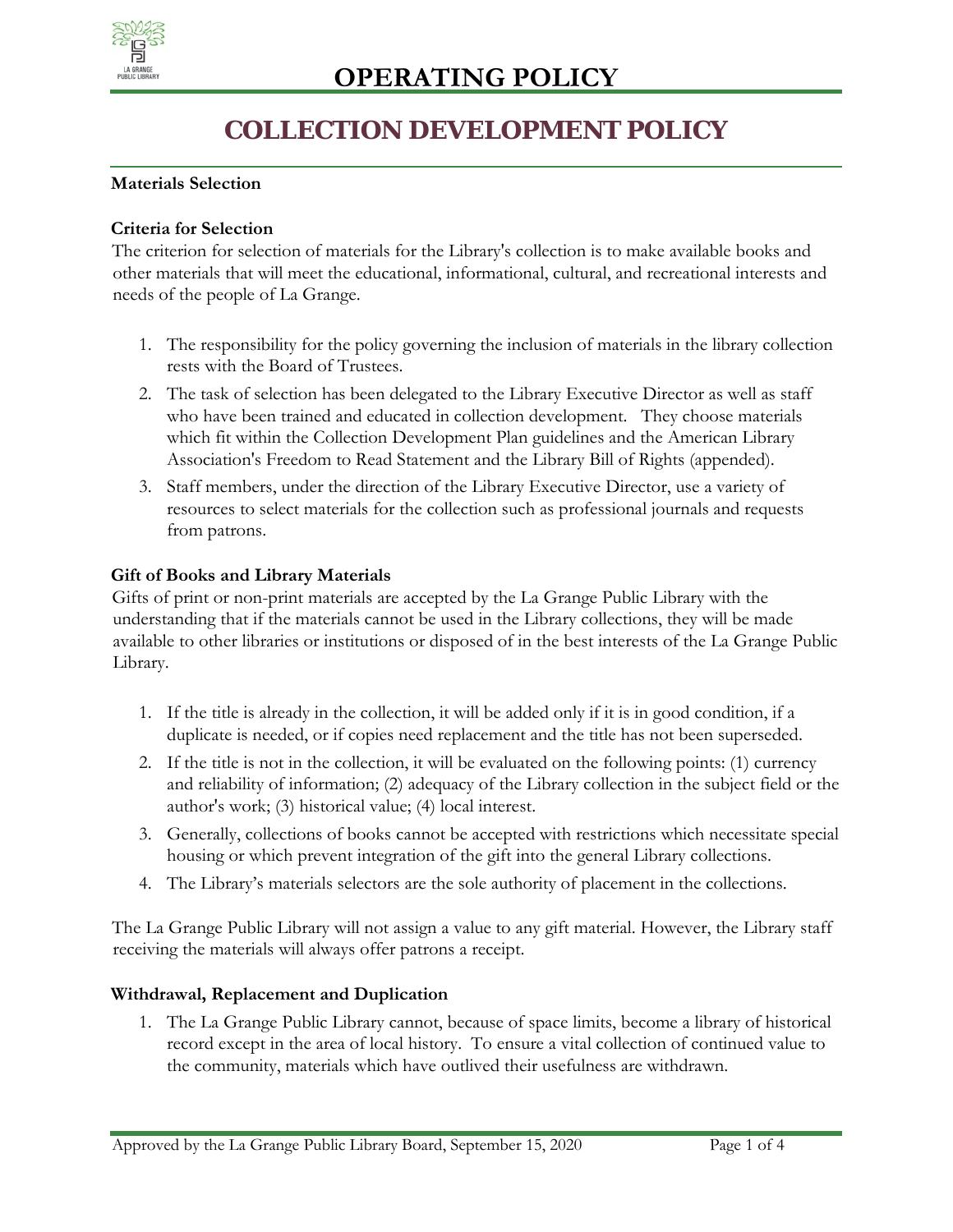

2. The continuous review of library materials is necessary as a means of maintaining an active library collection of current interest to users. Continued evaluation is closely related to the goals and responsibilities of the Library and is a valuable tool of collection development.

#### **Contested Library Materials**

While the selection of materials appropriate to the needs of the community is one of the basic duties of the professional library staff and of the Library Executive Director, it is recognized that a member of the community may find an item personally objectionable. Members of the community are encouraged to bring their concerns regarding any specific title or item in the Library's collection to the attention of the Library Staff in either an informal discussion or through a formal complaint process.

Community members wishing to use the formal complaint process will be referred to the form appended to this policy, entitled "Request for Reconsideration of Library Material."

Following the receipt of a formal complaint, the Library Executive Director will appoint an ad hoc committee of staff members to review the material in question.

- 1. The Library Executive Director will include in the monthly report to the Board of Trustees information on any formal complaints and a recommendation for resolution.
- 2. Following a decision by the Board of Trustees, the Library Executive Director shall promptly notify the community member who filed the formal complaint of that decision.

#### **Freedom to Read Statement**

- 1. It is contrary to the public interest for the Board of Trustees or Library Executive Director to determine the acceptability of a book solely on the basis of the personal history or political affiliations of the author.
- 2. It is the responsibility of the Board of Trustees and the Library Executive Director, as guardians of the people's freedom to read, to contest encroachments upon that freedom by individuals or groups seeking to impose their own standards or tastes upon the community at large.
- 3. It is the responsibility of the Board of Trustees and the Library Executive Director to give full meaning to the freedom to read by providing books that enrich the quality of thought and expression.

By the exercise of affirmative responsibility they can demonstrate that the answer to a bad idea is a good one.

#### **Library Bill of Rights**

1. The American Library Association affirms that all libraries are forums for information and ideas and that the following basic policies should guide their services.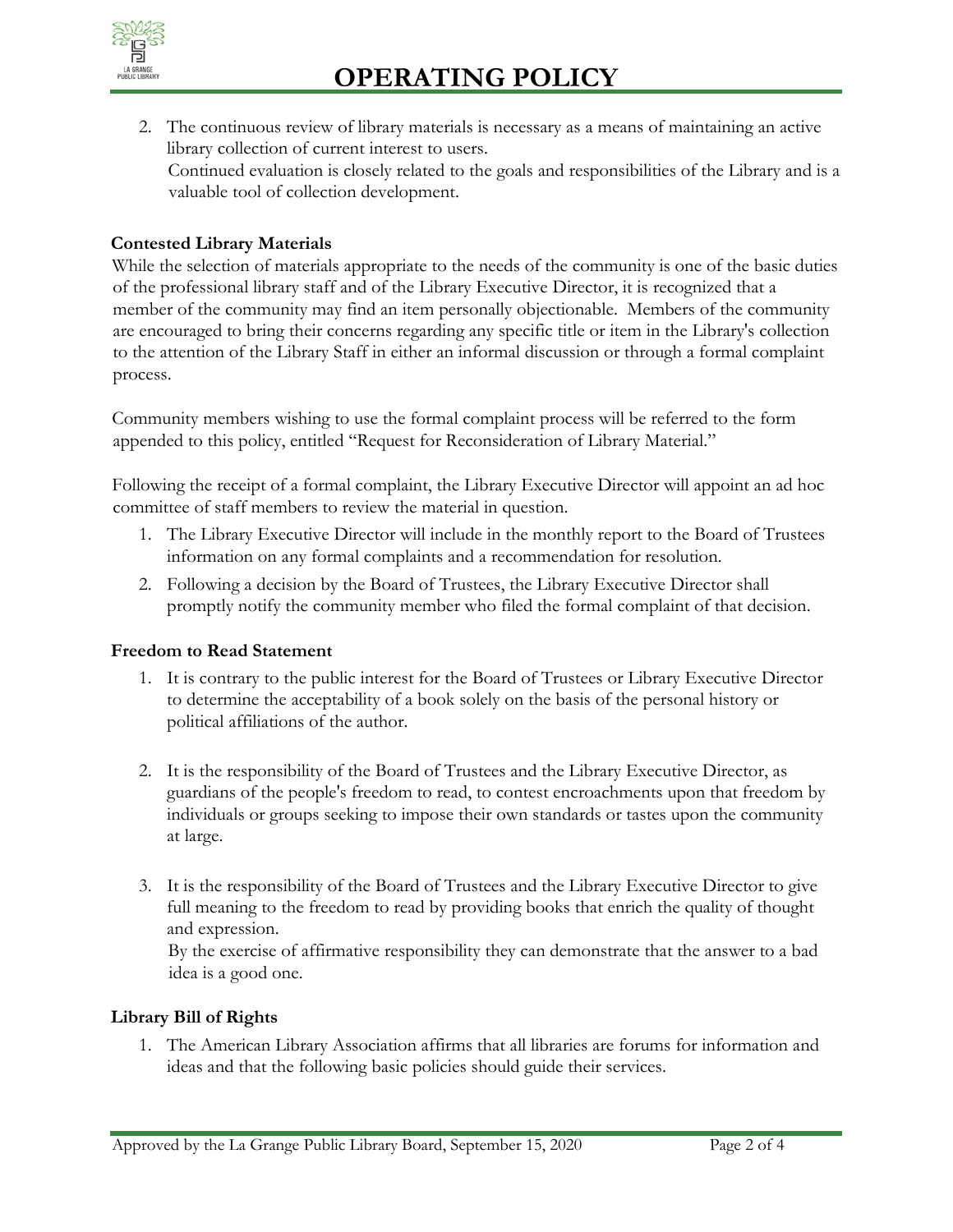

- 2. Books and other library resources should be provided for the interest, information, and enlightenment of all people of the community the library serves. Materials should not be excluded because of the origin, background, or views of those contributing to their creation.
- 3. Libraries should provide materials and information presenting all points of view on current and historical issues. Materials should not be proscribed or removed because of partisan or doctrinal disapproval.
- 4. Libraries should challenge censorship in the fulfillment of their responsibility to provide information and enlightenment.
- 5. Libraries should cooperate with all persons and groups concerned with resisting abridgement of free expression and free access to ideas.
- 6. A person's right to use a library should not be denied or abridged because of origin, age, background, or views.
- 7. Libraries, which make exhibit spaces and meeting rooms available to the public they serve, should make such facilities available on an equitable basis, regardless of the beliefs or affiliations of individuals or groups requesting their use.

### **Non-Removal of Challenged Library Materials: an interpretation of the Library Bill of Rights**

WHEREAS, the Library Bill of Rights states that no library materials should be proscribed or removed because of partisan or doctrinal disapproval, and

WHEREAS, Constitutionally-protected expression is often separated from unprotected expression only by a dim and uncertain line, and

WHEREAS, any attempt, be it legal or extra-legal, to regulate or suppress material must be closely scrutinized to the end that protected expression is not abridged in the process, and

WHEREAS, The Constitution of the United States requires a procedure designed to focus searchingly on the question before speech can be suppressed, and

WHEREAS, the dissemination of a particular work, which is alleged to be unprotected should be completely undisturbed until an independent determination has been made by a judicial officer, including an adversarial hearing,

THEREFORE, BE IT RESOLVED, That the Board of Library Trustees of the Village of La Grange declares as a matter of firm principle that no challenged library material should be removed from any library under any legal or extra-legal pressure, save after an independent determination by a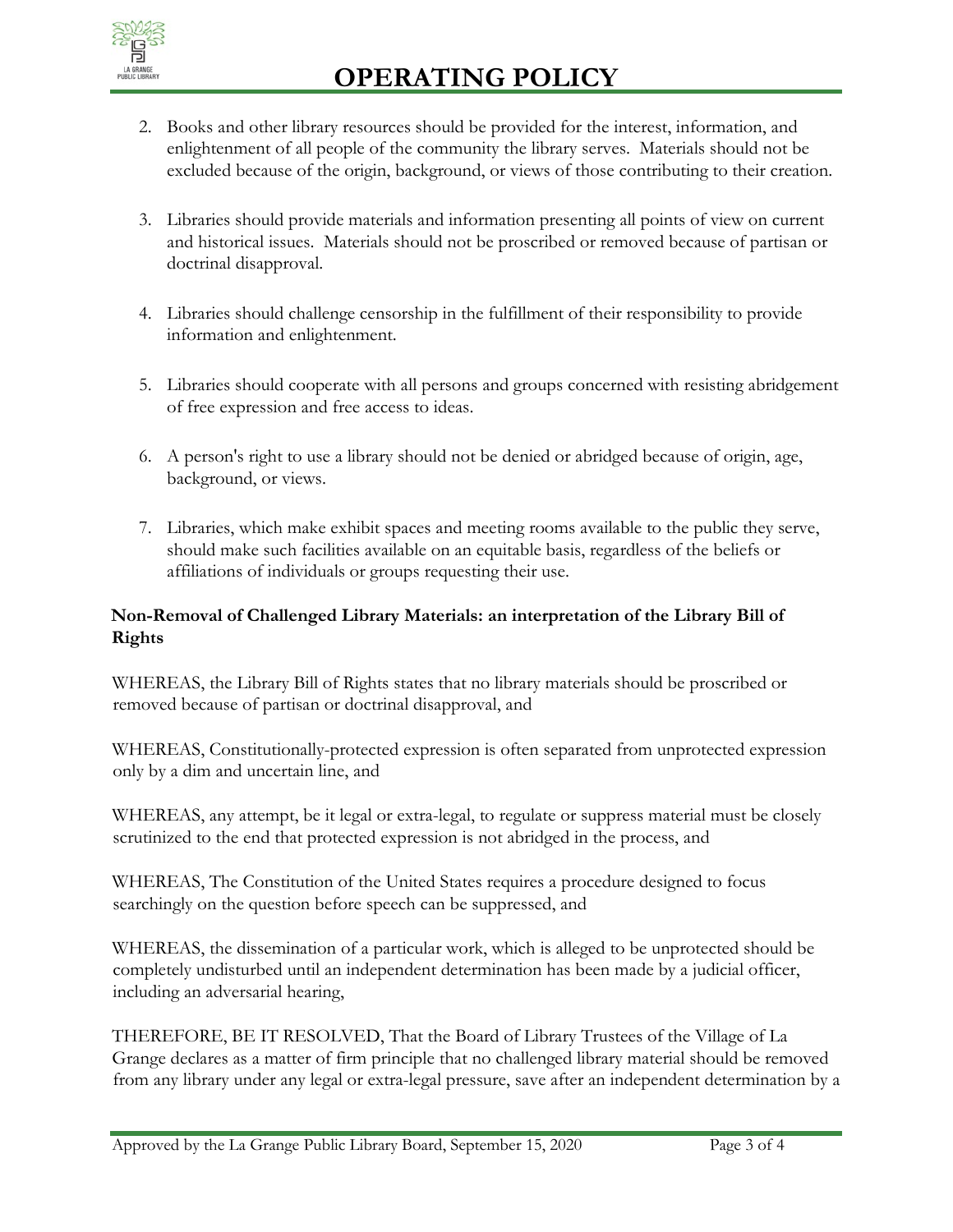

# **OPERATING POLICY**

judicial officer in a court of competent jurisdiction and only after an adversary hearing, in accordance with well-established principles of law.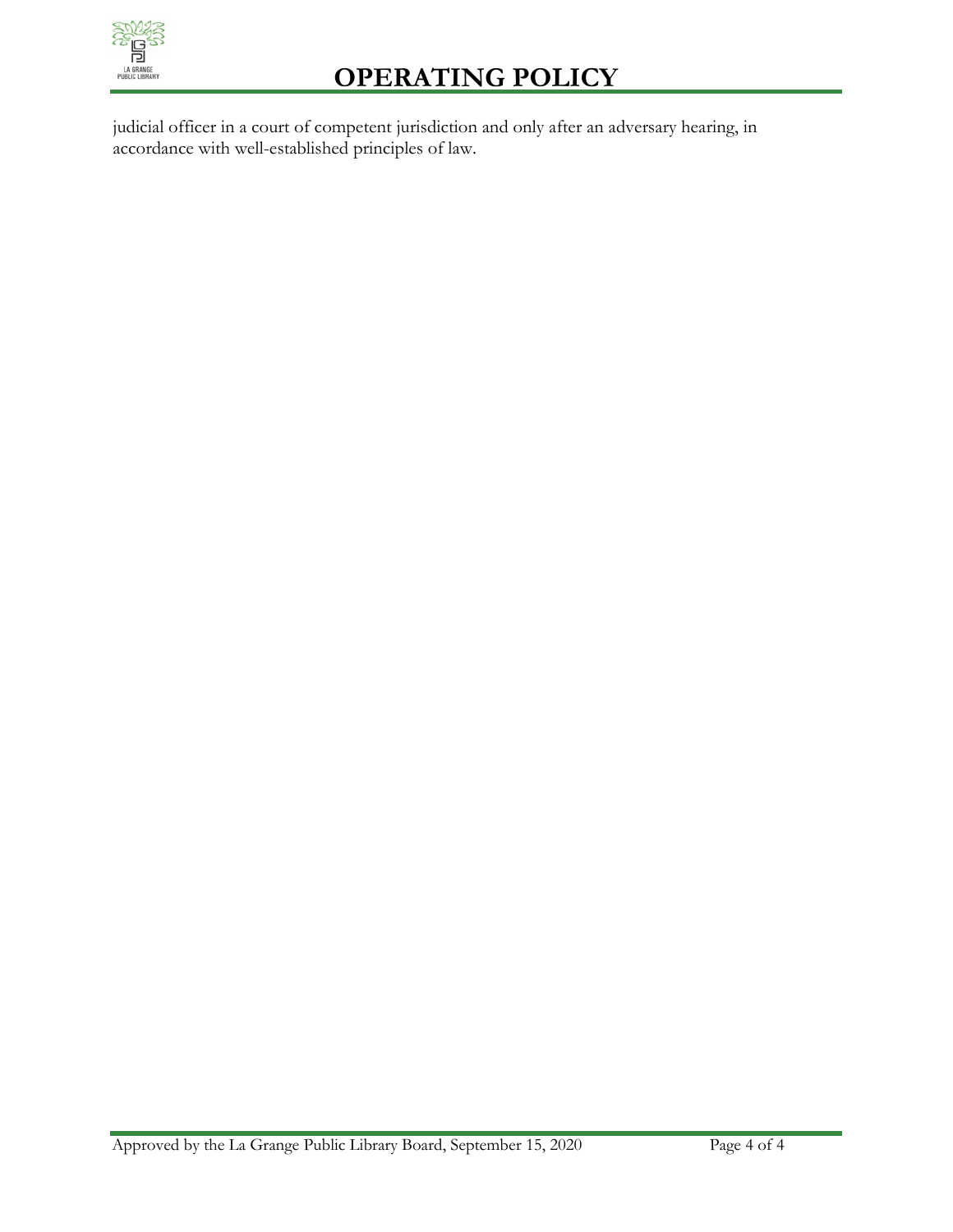

## **CITIZEN'S REQUEST FOR RECONSIDERATION OF LIBRARY MATERIAL**

| Author:                                                                                     |                                                                |  |                                                                                                                         |  |
|---------------------------------------------------------------------------------------------|----------------------------------------------------------------|--|-------------------------------------------------------------------------------------------------------------------------|--|
| Title:                                                                                      |                                                                |  | <u> 1989 - Johann Harry Harry Harry Harry Harry Harry Harry Harry Harry Harry Harry Harry Harry Harry Harry Harry H</u> |  |
|                                                                                             |                                                                |  |                                                                                                                         |  |
|                                                                                             |                                                                |  |                                                                                                                         |  |
|                                                                                             |                                                                |  |                                                                                                                         |  |
|                                                                                             |                                                                |  |                                                                                                                         |  |
| Complainant represents:                                                                     |                                                                |  |                                                                                                                         |  |
| Self                                                                                        |                                                                |  |                                                                                                                         |  |
|                                                                                             |                                                                |  |                                                                                                                         |  |
|                                                                                             |                                                                |  |                                                                                                                         |  |
|                                                                                             |                                                                |  | 1. To what in the work do you object? (Please be specific; cite pages, etc.) ______________________                     |  |
|                                                                                             |                                                                |  | 2. What do you feel might be the result of a patron's exposure to this work?                                            |  |
|                                                                                             |                                                                |  | 3. For what age group would you recommend this work? ____________________________                                       |  |
|                                                                                             |                                                                |  |                                                                                                                         |  |
|                                                                                             |                                                                |  |                                                                                                                         |  |
|                                                                                             |                                                                |  | 6. If you did not examine the entire work, what parts did you examine?                                                  |  |
|                                                                                             |                                                                |  | 7. Are you aware of the judgment of this work by critics?                                                               |  |
|                                                                                             |                                                                |  | 8. What do you believe is the theme of this work? _______________________________                                       |  |
|                                                                                             |                                                                |  | 9. What would you like your library to do about this work? _____________________                                        |  |
| 10.                                                                                         | valuable a picture, perspective, and treatment of the subject? |  | What work of equal quality would you recommend in its place that would convey as                                        |  |
| Signature of Complainant:                                                                   |                                                                |  | Date: $\_\_$                                                                                                            |  |
| provide in completing this form will be kept confidential by the La Grange Public Library.] |                                                                |  | [Your completion and signing of this form identifies you with specific library materials. As such, the information you  |  |
|                                                                                             |                                                                |  | Date: $\_\_$                                                                                                            |  |